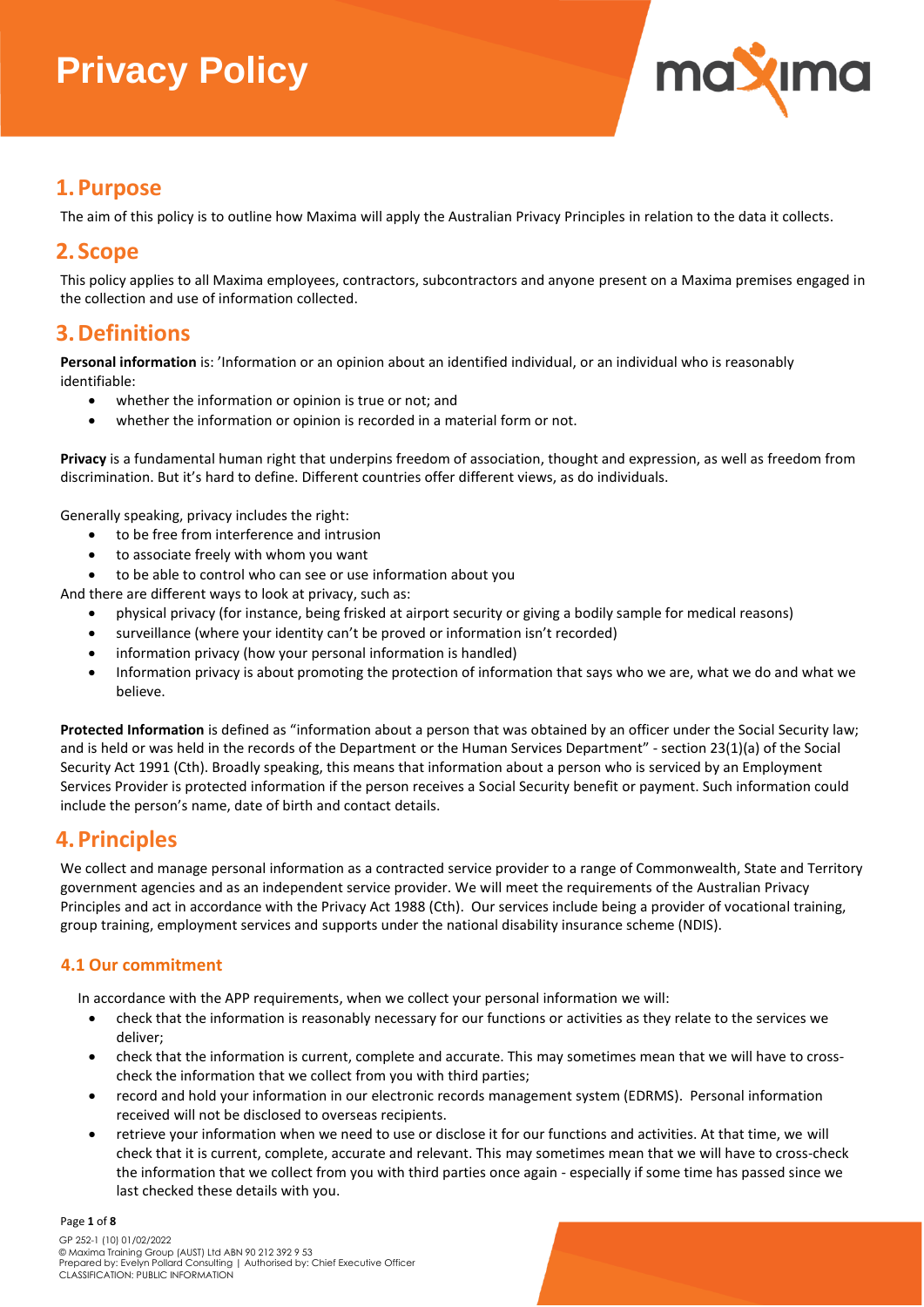

- subject to some exceptions, permit you to access your personal information in accordance with the requirements of the APP.
- correct or attach associated statements to your personal information in accordance with requirements of the APP.
- destroy or de-identify your personal information when it is no longer needed for any purpose for which it may be used or disclosed provided that it is lawful for us to do so. We do not destroy or de-identify information that is contained in a Commonwealth Record.
- respect and protect the privacy of our NDIS clients who receive support and service and this may include health information.

### **4.2 How personal information is collected**

How we collect your personal information will differ depending on whether you are a:

- Jobseeker
- Customer
- Participant in a training Program
- Referee
- NDIS participant

In particular, personal information for:

**Jobseekers** will be collected from you when you fill out and submit one of our application forms or any other information in connection with your application to us for work or registration with us for work with a third party.

With reference to **Disability Employment Services** provision, personal information is also collected when:

- An Employment Services Assessment (ESAt) is undertaken
- Ongoing Support and Supported Wage Assessments are completed
- You provide us with medical reports during the course of your service
- Gathering feedback in relation to placement related activity

**Participants in a training program** will be collected when you fill out and submit one of our enrolment forms or any other information in connection with your application to us for enrolment into a vocational training program or course.

**Customers** will be collected when you provide details to us for business or business-related social purposes;

**Referees** will be collected when details are provided to us in the course of our checking of Jobseeker references with you and when we are checking information that we obtain from you about Jobseekers;

**NDIS Customers** will be collected when:

- delivering employment and capacity building services or other support/s that align with your goals and aspirations;
- evaluating and monitoring the support services provided to you by Maxima to ensure we work effectively with you;
- contacting you about the support/s you have received;
- helping to resolve complaints made by you; and
- involving you in surveys conducted by Maxima or the NDIS.

Note - If you do not provide some or all of your personal information, Maxima may not be able to provide you with the requested support/s..

We sometimes collect information from third parties and publicly available sources when it is necessary for a specific purpose such as checking information that you have given us or where you have consented or would reasonably expect us to collect your personal information in this way. In particular, personal information may be collected through the following avenues: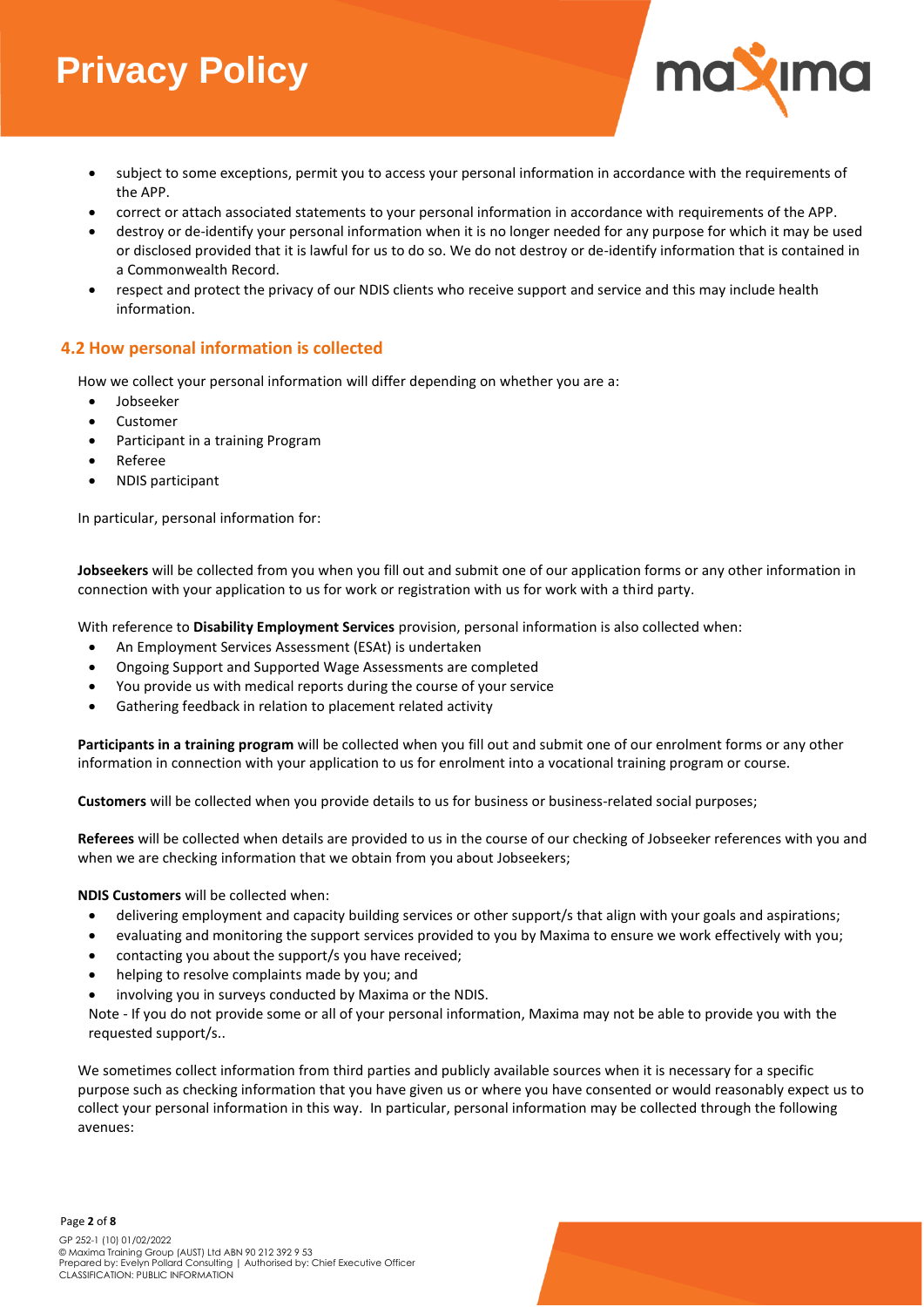

#### **Publicly available sources**

We may also collect personal information about you from a range of publicly available sources including newspapers, journals, directories, the Internet and social media sites.

#### **Photos & Images**

Photographs, scan photo ID, or capture and retain video image data of you may be required for some of our services. In these situations, we will elect to sight rather than retain such documents, unless the retention is required by law.

Video and photographic images may be used as an adjunct to worksite safety assessment and monitoring processes to enable a visual record of the site hazard environment and work processes. These worksite records will only be accessed by duly authorised persons. Worksite images may be also be provided to the relevant safety regulator or agency for the purpose of investigation in the event of an incident. These records will not be given to any other person or agency unless authorised or required by law.

Security camera surveillance may be used in service delivery and office areas to ensure the safety of staff, visitors and the public and if necessary, to facilitate the investigation and prosecution of criminal offences. Security footage will only be accessed by the facility manager and duly delegated persons authorised to do so. Security footage may also be provided to the relevant law enforcement agency for the purpose of investigation & prosecution in the event of an incident. This information will not be given to any other person or agency unless authorised or required by law.

#### **Electronic Transactions**

Sometimes, we collect personal information that individuals choose to give us via online forms or by email, for example when individuals:

- ask to be on an email list such as a job notification list;
- register as a site user to access facilities on our site such as a job notification board;
- make a written online enquiry or email us through our website;
- submit a resume by email or through our website;
- sending an email requesting information on our services or to make a complaint;
- submit applications for the Recognition of Prior Learning;
- undertake online skills, psychological or psychometric testing.

### **4.3 What personal information is collected and held**

Personal information that we collect and retain is information that is reasonably necessary for the proper delivery of our functions and activities as a provider of vocational training, group training, employment services and NDIS provider is likely to differ depending on whether you are a:

- Jobseeker
- Customer
- Participant in a training program
- Referee
- NDIS customer

In particular, the type of information that we typically collect and retain for:

**Jobseekers** is information that is necessary to assess amenability to work offers and work availability; suitability for placements; or to manage the performance in work obtained through us and includes:

- Employment Service Assessments Skills assessments
- Medical reports
- Work history including details of previous employers, including placements undertaken through Maxima
- Education and training history
- Details of licenses held
- Cultural background

Page **3** of **8**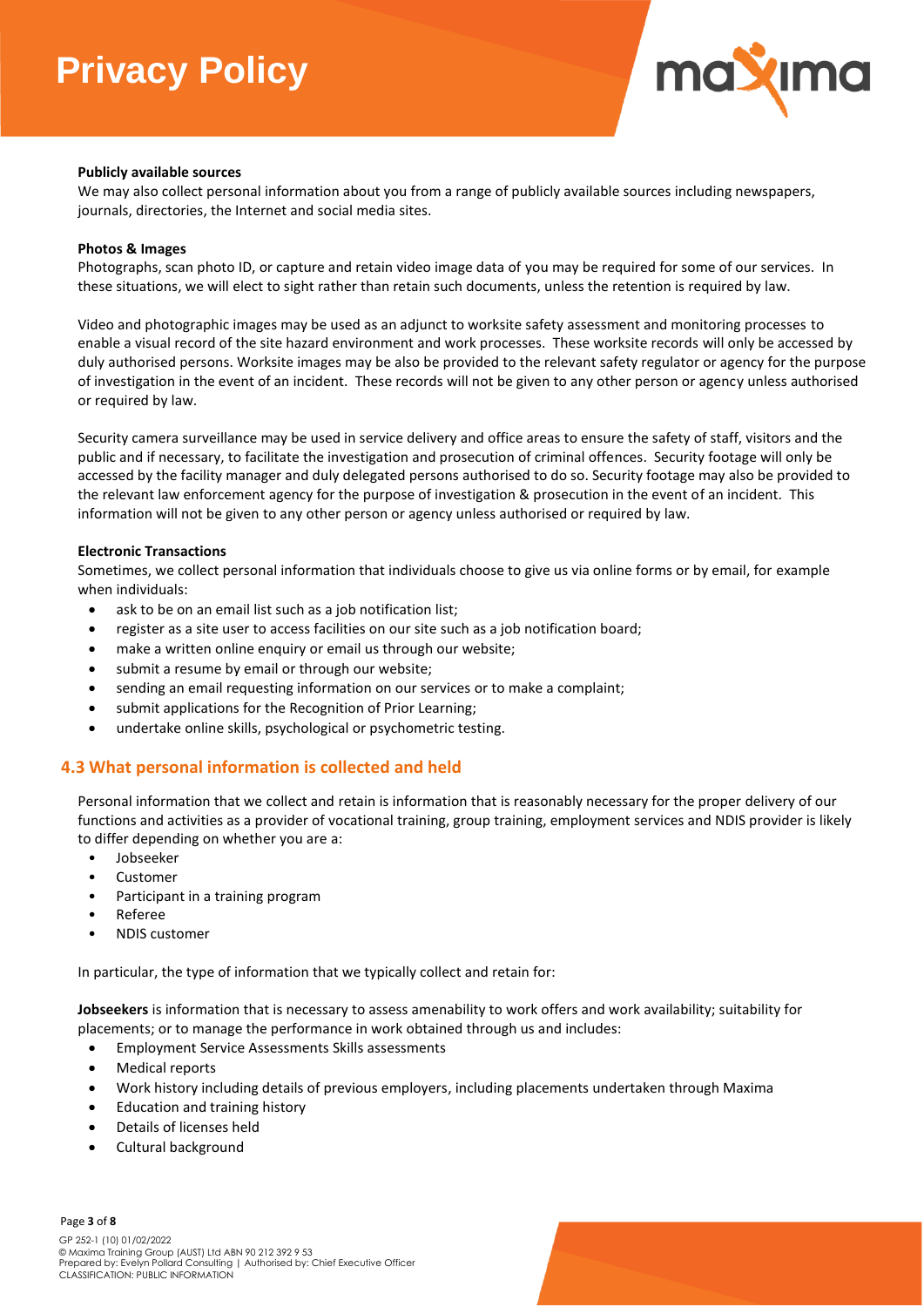

**Customers** is information that is necessary to help us manage the presentation and delivery of our services and may include:

- Company contact details and details of those responsible for purchasing employment or training services, managing or supervising on-hire or group training placements.
- The nature of the business you are engaged in
- Qualifications of those supervising Australian Apprentices
- WHS site assessments
- Service history with our organisation
- Credit history

**Participants in a Training Program** is information that is necessary to help us manage the presentation and delivery of our services and may include:

- Skills assessments
- Work history including details of previous employers, including placements undertaken through Maxima
- Education and training history
- Details of licenses held
- Cultural background

**Referees** is information that is necessary to help to make determinations about the suitability of one of our jobseekers in particular jobs or particular types of work and may include:

- The position held, role and employer of the referee
- Relationship of the referee to jobseeker
- Comments made about the jobseeker's work performance, technical skill levels and/or general employability skills

**NDIS Customers** is information that is necessary to help us plan and deliver registered NDIS services and may include:

- A person's name
- Address
- Date of birth
- Details about the participant's health or disability
- Banking details
- **Gender**
- Religion

### **4.4 How personal information is managed**

Personal information is contained within our information record system and is considered an asset in accordance with out Information Asset Management Policy and will be held in our information record system until it is no longer needed for any purpose for which it may be used or disclosed.

Our information management system includes:

- On-site storage of hard copy and electronic data;
- Third party secure storage of records required by law or as outlined in contractual arrangements to be retained for extended periods;
- Storage on ISP servers and that of internet based service providers.

When any personal information is no longer required, it will be de-identified or destroyed in accordance with the processes outlined in the Information Asset Management Policy, or as required under contractual arrangements in place with the relevant government entity (eg NDIS).

We take a range of measures to protect your personal information from:

- misuse, interference and loss; and
- unauthorised access, modification or disclosure.

In protecting your personal information, we have developed a comprehensive framework to protect the security of information that we hold, including:

#### Page **4** of **8**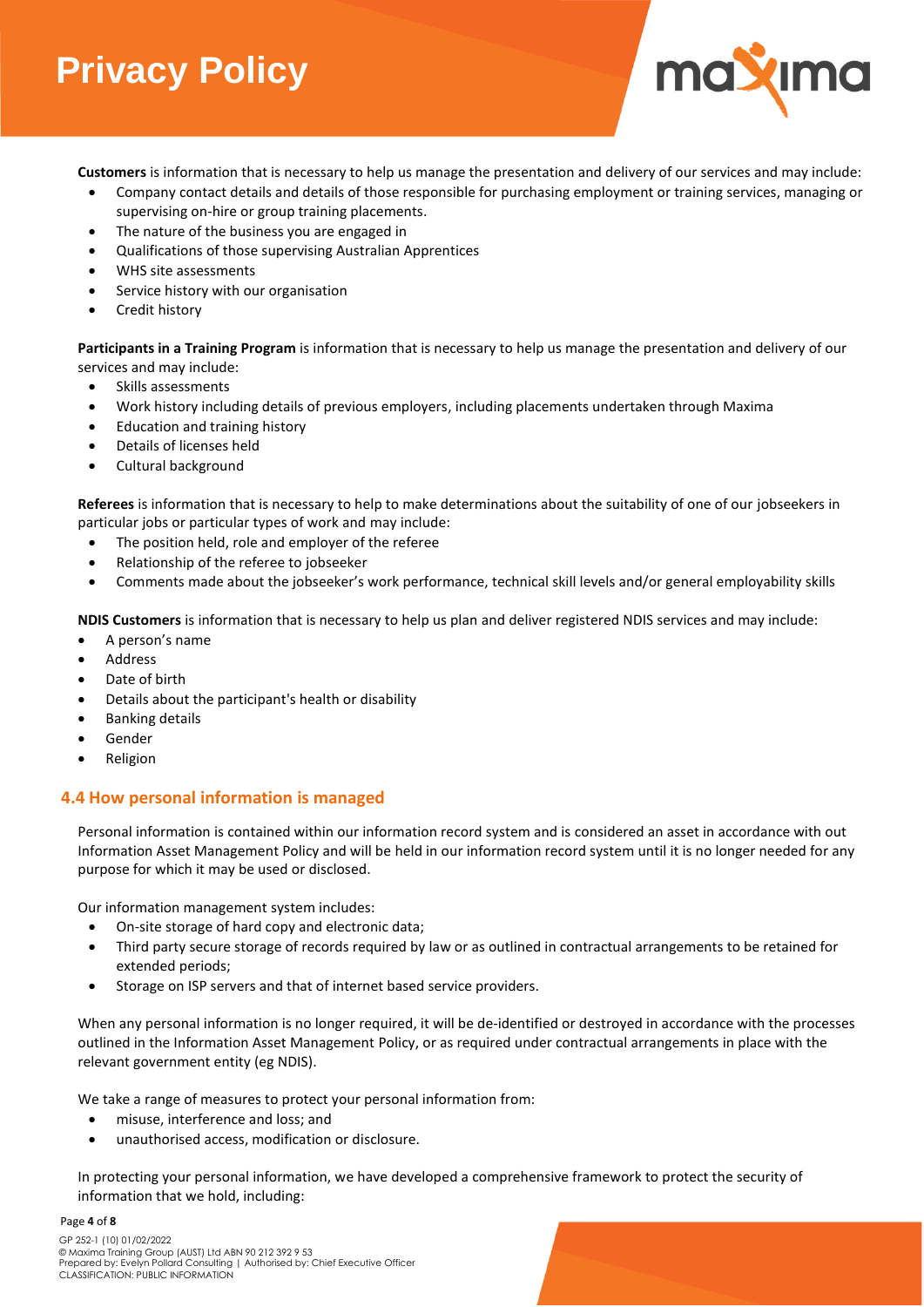

- Staff training
- Need-to-know and authorisation practices
- Password protection
- Policies on laptop, mobile phone and portable storage device security;
- Destruction procedures including shredding and secure disposal etc.
- Secure hard copy file storage in non-publicly accessible locations
- Pro-active computer network maintenance practices
- Pro-active website maintenance practices

### **4.5 Disclosure of personal information**

Your personal information may be disclosed only for the purposes for which it has been obtained, or for a lawful related purpose. We may also disclose your personal information where we are under a legal duty to do so.

General disclosure will usually be:

- internally and to our related entities (see Related Purpose Disclosures below)
- to our Customers as it relates to the purpose for collection
- to Commonwealth or State Government entities when required by contractual obligations
- to Referees for suitability and screening purposes

#### **Related Purpose Disclosures**

We outsource a number of services to contracted service suppliers (CSPs) from time to time. Our CSPs may see some of your personal information. Typically our CSPs would include:

- Software solutions providers;
- I.T. contractors and database designers and Internet service suppliers;
- Legal and other professional advisors;
- Insurance brokers, loss assessors and underwriters;
- Superannuation fund managers;
- Background checking and screening agents;
- NDIS service providers contracted by us.

We will take reasonable steps to ensure that terms of service with our CSPs recognise that we are bound by obligations to protect the privacy of your personal information as required by the Privacy Act 1988 (Cth), and that they will not do anything that would cause us to breach those obligations.

#### **Cross-Border Disclosures**

Depending upon the nature of the service you are access, there may be a requirement to disclose your personal details to personnel within our interstate offices. In the event that this disclosure is required, we will contact you for your consent.

Your personal information will not be disclosed to any person or business outside of Australia.

#### **Information Sharing**

There are certain circumstances where we may disclose information about a person without consent from the person involved. This might include mandatory reporting requirements on matters relating to vulnerable people, obligations to report incidences of violence, exploitation, neglect and abuse, and sexual misconduct. For such matters, guidance will be sought from the relevant jurisdictions and will be communicated to individuals concerned.

### **4.6 Accessing personal information**

Subject to some exceptions as set out in the Privacy Act 1988 (Cth) and the Freedom of Information Act 1982 (Cth), you may gain access to your personal information that we hold.

There are some circumstances which are exempt from access. These include the evaluative opinion material obtained confidentially in the course of our performing reference checks; and access that would impact on the privacy rights of other

#### Page **5** of **8**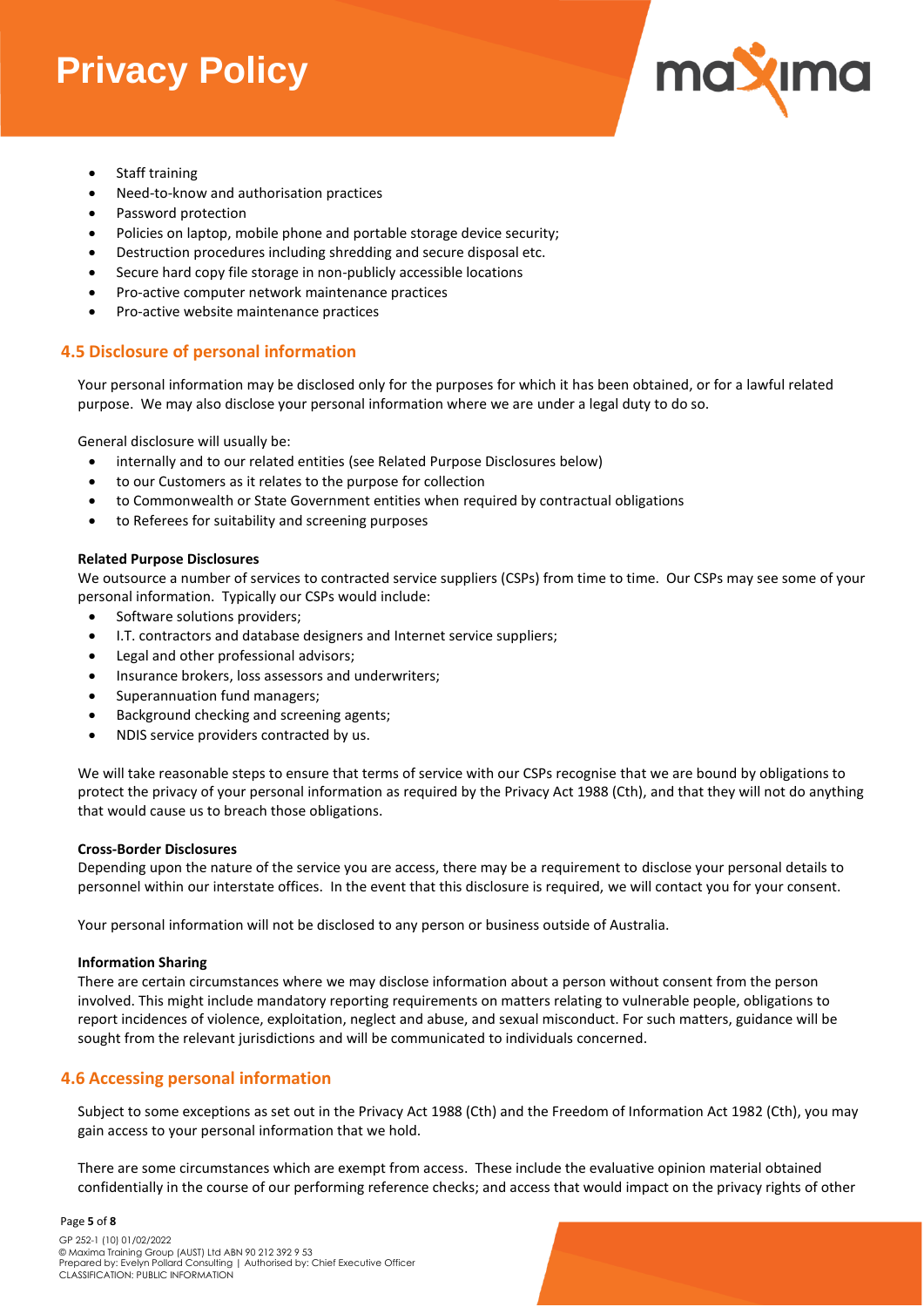

people. In many cases evaluative material contained in references that we obtain will be collected under obligations of confidentiality that the person who gave us that information is entitled to expect will be observed. We do refuse access if it would breach confidentiality.

Access to your personal information can be requested through submitting a written request to the General Manager Corporate Services, Maxima, PO Box 210 Hindmarsh SA 5007. In your request, please be sure to:

- State that you are requesting access to information under the Freedom of Information Act
- State the document(s) you want, giving enough detail to assist us in identifying the document/information.
- Give us an address or email address where we can send you the document/information

When submitting your request, and before we release any information, you will need to be in a position to verify your identity. There is no charge to access a document that has your personal information, however there may be a charge to access to a document that has other information contained within it.

### **4.7 Correcting personal information**

If you believe we have held or disclosed personal information about you that is inaccurate, out of date, incomplete, irrelevant or misleading, you can ask us to notify the third parties to whom we made the disclosure and we will take such steps (if any) as are reasonable in the circumstances to give that notification, unless it is impracticable or unlawful to do so. These may include:

- In the event that we are unable to make the correction you seek, we shall advise you accordingly in writing.
- We will attach all documentation relating to the request for a correction you sought to make, the date on which is was sought and the outcome of the request.
- We undertake to respond to your request within 30 business days.

If you find that personal information that we hold about you is inaccurate, out of date, incomplete, irrelevant or misleading, you can ask us to correct it by contacting us.

We will take such steps as are reasonable in the circumstances to correct that information to ensure that, having regard to the purpose for which it is held, the information is accurate, up to date, complete, relevant and not misleading.

You have a right to complain about our handling of your personal information if you believe that we have interfered with your privacy.

### **4.8 Lodging a complaint**

You can raise any complaint you have regarding how we have handled your personal information in writing with our Executive Manager, Corporate Services, Maxima, PO Box 164 Brooklyn Park SA 5032.

#### **When we receive your complaint:**

- We will take steps to confirm the authenticity of the complaint and the contact details provided to us to ensure that we are responding to you or to a person whom you have authorised to receive information about your complaint;
- Upon confirmation we will write to you to acknowledge receipt and to confirm that we are handling your complaint in accordance with our policy.
- We may ask for clarification of certain aspects of the complaint and for further detail;
- We will consider the complaint and may make inquiries of people who can assist us to established what has happened and why;
- We will require a reasonable time (usually 30 days) to respond;
- If the complaint can be resolved by procedures for access and correction we will suggest these to you as possible solutions;
- If we believe that your complaint may be capable of some other solution we will suggest that solution to you, on a confidential and without prejudice basis in our response;

#### Page **6** of **8**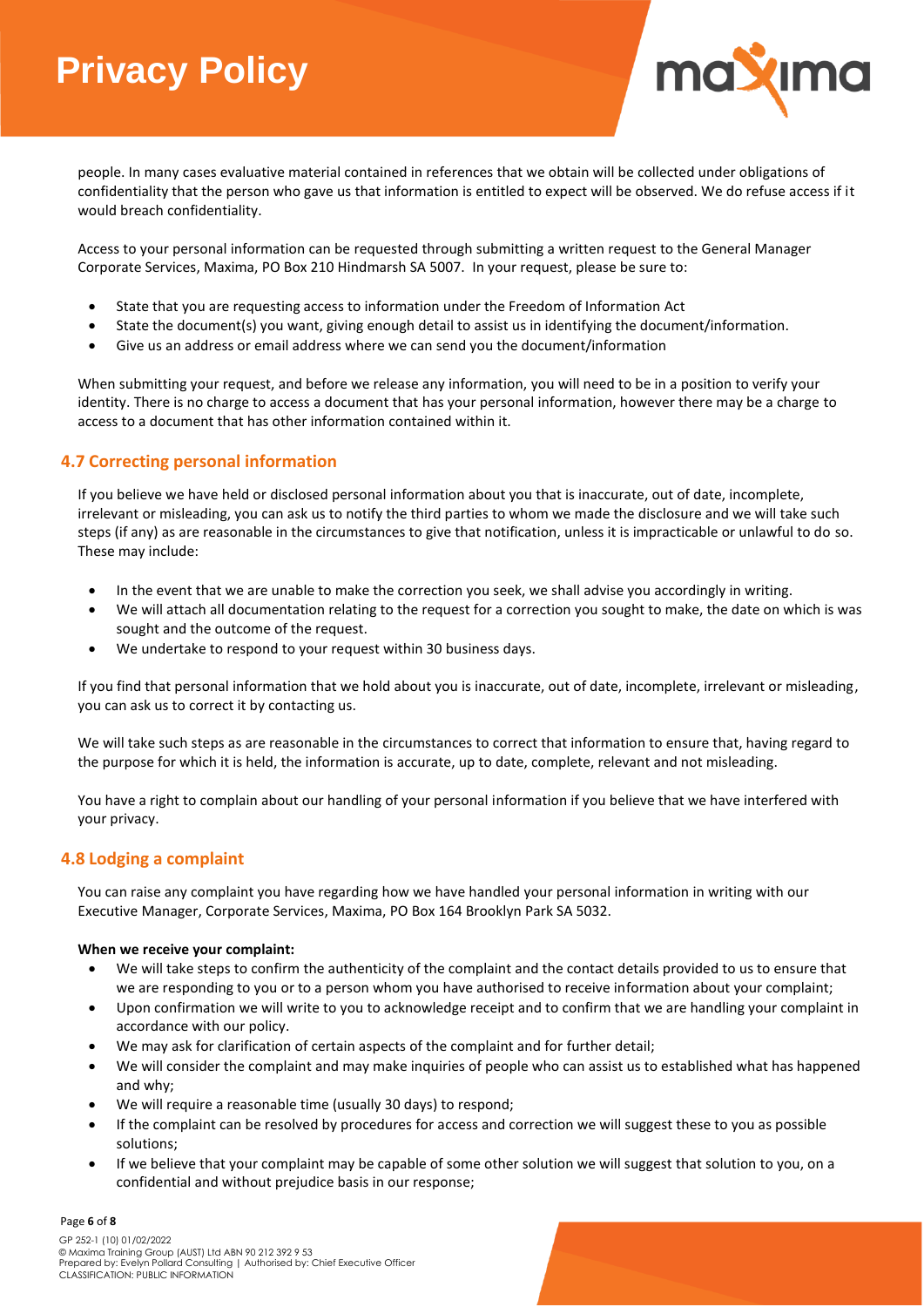

• Under certain circumstances, complaints regarding possible breaches of our policy and requirements under the APP need to be notified to State or Commonwealth Government entities to comply with contractual arrangements

If the complaint cannot be resolved by means that we propose in our response, we will suggest that you take your complaint to any recognised external dispute resolution scheme to which we belong or to the Office of the Australian Information Commissioner

You may also raise your complaint in writing direct with the Office of the Australian Information Commissioner through their website portal [https://www.oaic.gov.au/privacy/privacy-complaints/lodge-a-privacy-complaint-with-us,](https://www.oaic.gov.au/privacy/privacy-complaints/lodge-a-privacy-complaint-with-us) via email [enquiries@oaic.gov.au](mailto:enquiries@oaic.gov.au) or via mail – GPO Box 5218, Sydney NSW 2001

In addition to the above, the following customers may also access additional avenues:

#### **Jobseekers**

Maxima is a member of the Recruitment, Consulting and Staffing Association Australian & New Zealand (RCSA) and is bound by the RCSA Code for Professional Conduct. Jobseekers may also raise any concerns they have in writing with the RCSA PO Box 291t, Collins Street, West Victoria 8007.

It should be noted that the RCSA Association Code and Dispute Resolution Rules do not constitute a recognised external dispute resolution scheme for the purposes of the APPs; however are primarily designed to regulate the good conduct of RCSA members.

#### **Participants in a Training Program**

Participants of nationally recognised vocational training services delivered by us as a Recognised Training Organisation may raise concerns in writing to the Australian Skills Quality Authority (ASQA).

#### **NDIS Participant**

NDIS participants may raise a complaint in writing to the National Disability Insurance Scheme (NDIS) via <https://www.ndis.gov.au/contact/feedback-and-complaints>

## **5.Governing Documents**

Maxima acknowledge the compliance requirements under both Commonwealth and State Work Health and Safety legislation and our relevant compliance commitments. This policy was made in compliance or to assure compliance with the:

- Australian Privacy Principles
- Copyright Act 1968 (Cwth)
- Freedom of Information Act 1982 (Cwth)
- Governance Toolkit Safeguarding Vulnerable People
- ISO 27001 Information Security Management System
- Privacy Act 1988 (Cwth)
- RCSA Code for Professional Conduct
- Social Security Act

For a complete list of legislation refer to the [Legal and Other Requirements Register.](file://///max-fs01/maxpublic$/Maxima%20Public/Work%20Health%20&%20Safety/Maxima%20Legal%20and%20Other%20Requirements%20Register.xlsx)

## **6.Breach of Policy**

Failure by employees to comply with the requirements in this Policy and the supporting Procedures or processes may result in disciplinary action, up to and including termination of employment

A breach of this Policy may also amount to a civil or criminal contravention under the Australian Privacy laws (in particular, the regime contained in the Corporations Act and the Taxation Administration Act), giving rise to significant penalties.